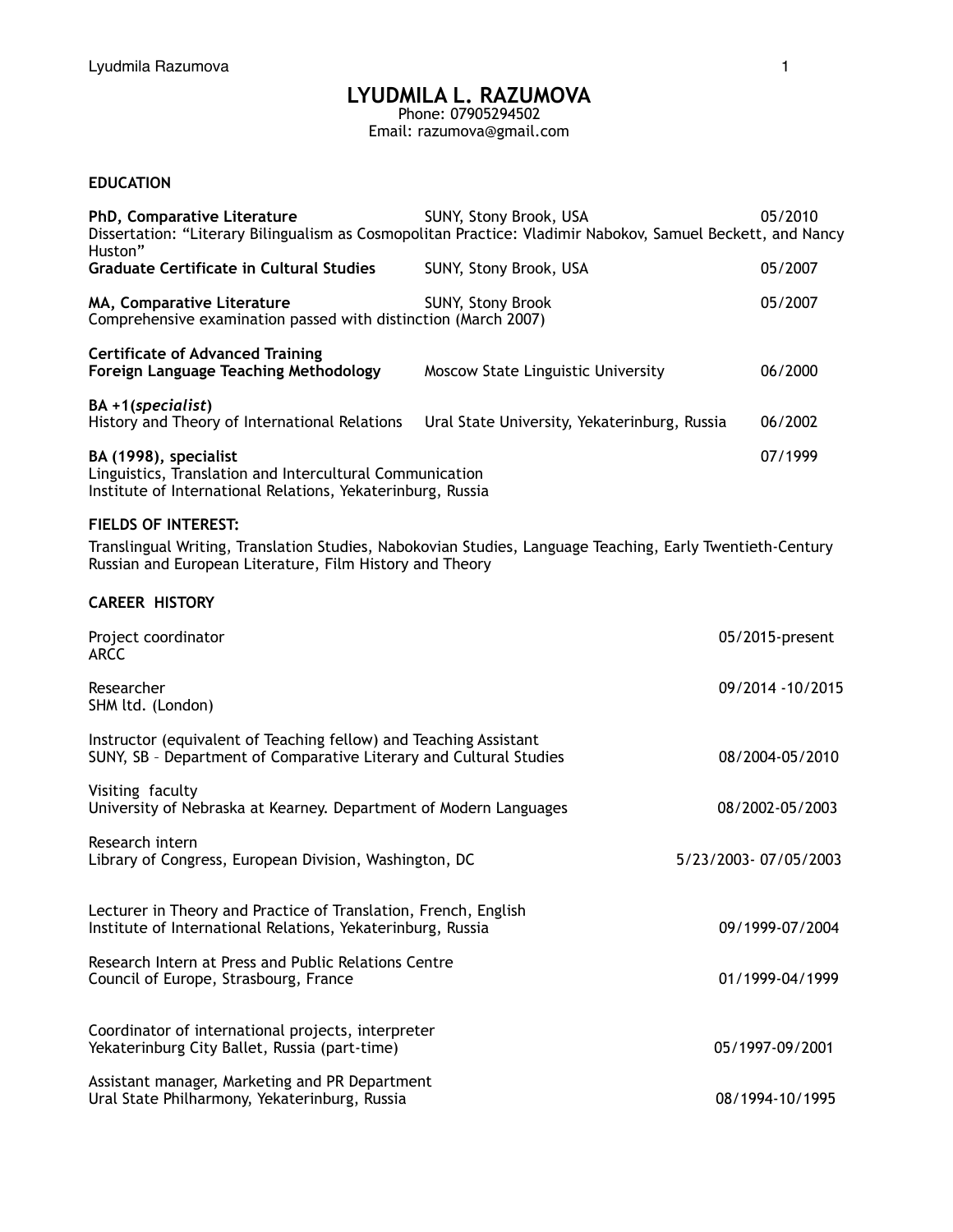#### **AWARDS AND FELLOWSHIPS:**

| Provost Graduate Student Lecture Series Award                                                                                               |           |
|---------------------------------------------------------------------------------------------------------------------------------------------|-----------|
| Selected out of a large pool of nominees in all the disciplines at Stony Brook                                                              | 2010      |
| Andrew W. Mellon Fellowship<br>Theory and Dissertation-writing seminar funded by the Mellon Foundation                                      | 2009      |
| The Patricia Brennan Dissertation Award<br>SUNY, SB                                                                                         | 2009      |
| Scholarship for Doctoral Study (full funding for four years and full tuition remission for 6 years)<br>2004-2008<br><b>SUNY Stony Brook</b> |           |
| Junior Faculty Development Program Award<br>2002-2003                                                                                       |           |
| A year-long the Bureau of Educational and Cultural Affairs of the U.S. Department of State                                                  | 2002-2003 |
| Stipend for an internship at the Council of Europe, Strasbourg, France,                                                                     | 1999      |
| First Prize in the Annual Linguistic Competition<br>Institute of International Relations, Yekaterinburg                                     | 1998      |

#### **PUBLICATIONS:**

"New Homes for Translinguals: Re-examining Cultural and Linguistic Belonging in Contemporary Literature." Review essay of Englund, A.& Olsson, A. (Ed.)(2013). Languages of Exile: Migration and Multilingualism in twentieth-Century Literature. Oxford: Peter Lang. Nordin, I. G., Hansen, J. & Zamorano Llena, C. (Ed.) (2013). Transcultural Identities in Contemporary Literature. Amsterdam: Rodopi. L2 Journal 7: 134-140, 2015

"Turning Language into a Mother: Nancy Huston's Bilingual Identity." In *(M)other Tongues*: *Literary Reflections on a Difficult Distinction,* Ed. by Juliane Prade, Cambridge Scholars Publishing*,* 2013, 128-141

"Self-translation in Translingual Writing." In *L'Autotraduction aux frontières de la langue et de la culture*, 2013, 185-193.

Review of Dmitry Zlotsky. *Monster: Oil on Canvas*. *The South Carolina Review* 43 (2): 156-159, 2011.

Translated and edited (with Mary Anne Lewis): Jacques Rancière, "Smoke Rings: Worker-Poets in France under Louis-Philippe," *in Poetry and Cultural Studies: A Reader,* edited by Maria Damon and Ira Livingston, University of Illinois Press, 2009, 237-248

*The Interpreter's Companion, Russian Edition* (with Holly Mikkelson). Spreckels, CA: ACEBO, 2007, 244 pp.

Review of James Williams, *Jean Cocteau*. *Contemporary French Civilisation 31*(2): 341-46, 2007

«Профессиональная подготовка переводчиков в США» (Interpreters/Translators Training in US). *Proceedings of the Fourth Conference in General and Applied Linguistics and Theory and Practice of Translation*, Yekaterinburg, Russia, 09/2003

"La crise économique en Russie" (based on the analysis of the Council of Europe expert group). Proceedings of the Conference on Crisis States, Ural Institute of Humanities. May, 1999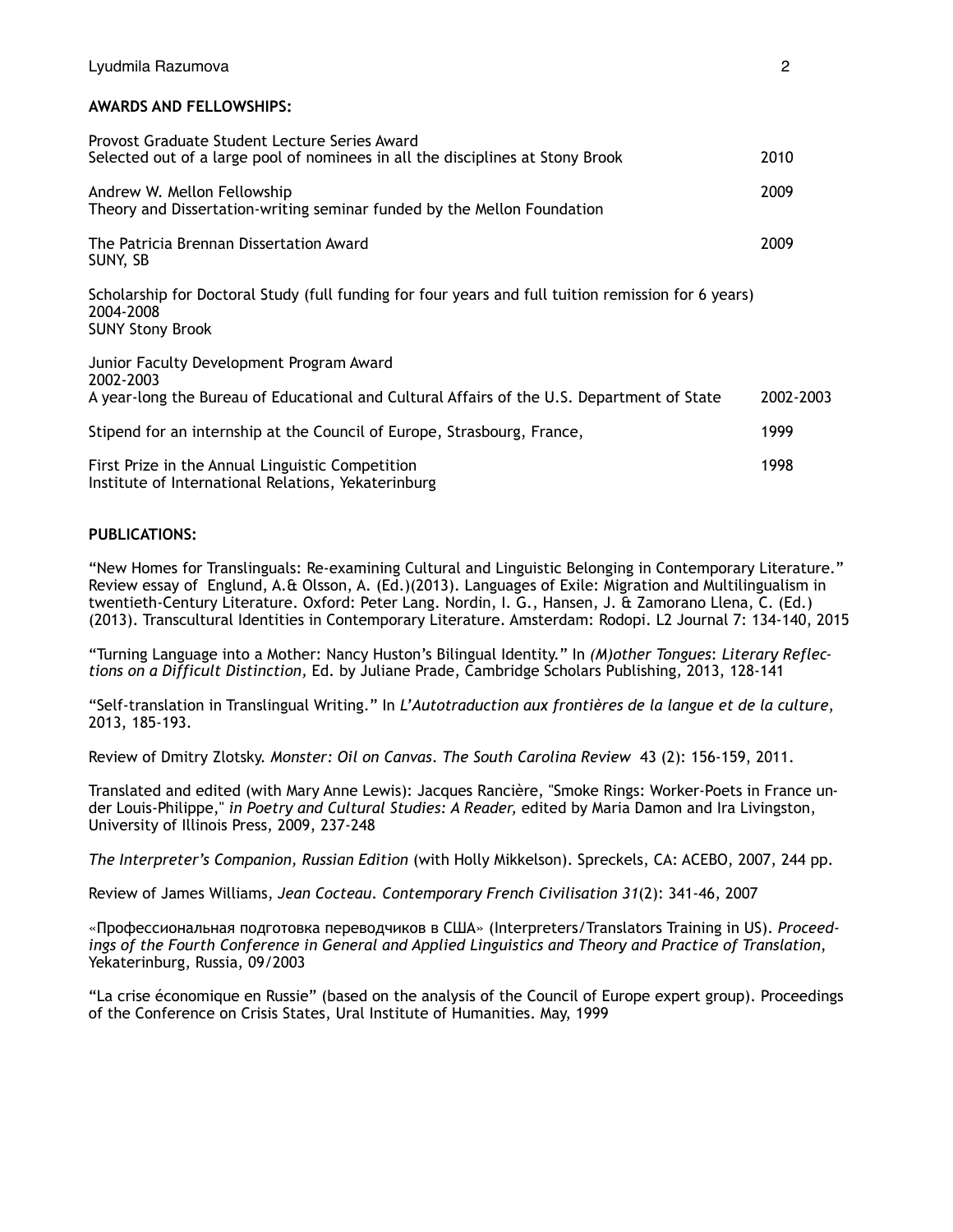### **CONFERENCE PRESENTATIONS:**

''Potted souls and dignified lakes: Particularities of Nabokov's lexicon and cognitive frames and their effect on reception of his prose.'' The Five Senses in Nabokov's Work: International Conference organised by the French Vladimir Nabokov Society, April 28-May 1, 2016, Biarritz, France

"Polyvalence of Self-translation in Vladimir Nabokov's Work". Collaborative Translation and Self-Translation. Workshop funded by CEELBAS under the auspices of the Birmingham Centre for Translation, January 23, 2016, Birmingham, UK.

"What Language(s) Will World Literature(s) Speak?" Inverted Runes: New Perspectives on Literary Translingualism. A symposium at Uppsala University, 4-5 September 2015

"Self-Translation in Translingual Writing." *Autotraduction: Frontières de la langue et de la culture.* Université de Perpignan, France. October 20-22, 2011

"ImagiNation in Translingual Writing: Language and National Identity in Beckett's Comment c'est/How It is and Nabokov's Pale Fire." *Eighth International Symposium on Bilingualism*. Oslo, Norway, June 15-18, 2011

"Polyphony and Scordatura in Nancy Huston's Work." *Creoles, Diasporas, Cosmopolitanisms*. New Orleans, LA. April 1- 4, 2010

"Poetics of Bi-Langue: Bilingual Writing and Self-Translation." *18th Annual New York University/Columbia University Graduate Conference – Crisscrossing*. New York University, New York, April 9-11, 2009

"Bilingual Writing and Self-Translation: Nancy Huston." *American Comparative Literature Association Annual Conference.* Princeton University. Long Beach, CA, USA. April 24-27, 2008

"Life Everlasting Based on a Mistake: Vicissitudes of Poetry in Nabokov's Prose." *Transformation, Translation, Transportation: Third Annual Graduate Poetry Symposium.* Princeton University, May 12, 2007

"Spreading of the Closed City: Paradoxes of Mobility in the Modern World." *American Comparative Literature Association Annual Conference.* Princeton University. Princeton, NJ, USA. March 23-26, 2006;

Yale Graduate Student Conference. Department of Slavic Languages and Literatures. Yale University, New Haven, CT, USA. April 7-9, 2006

«Профессиональная подготовка переводчиков в США» (Interpreters/Translators Training in US). *Fourth Annual Conference in General and Applied Linguistics and Theory and Practice of Translation,* Yekaterinburg, Russia. September 30, 2003

"La crise économique en Russie" (based on the analysis of the Council of Europe expert group). *Conference on Crisis States, Ural Institute of Humanities*. May 12-13, 1999

#### **CURRENT RESEARCH GROUPS:**

Multilinguisme, traduction, création; Translingual Writing, Self-Translation, VISTAC- Visualising Science and Technology Across Culture

#### **LANGUAGES and IT SKILLS**

| Russian native  |                 | Microsoft package                    |
|-----------------|-----------------|--------------------------------------|
| English fluent  |                 | Blackboard                           |
| French fluent   |                 | E-learning writing and testing tools |
| Spanish reading |                 |                                      |
|                 | Italian reading |                                      |
| Farsi           | basic           |                                      |